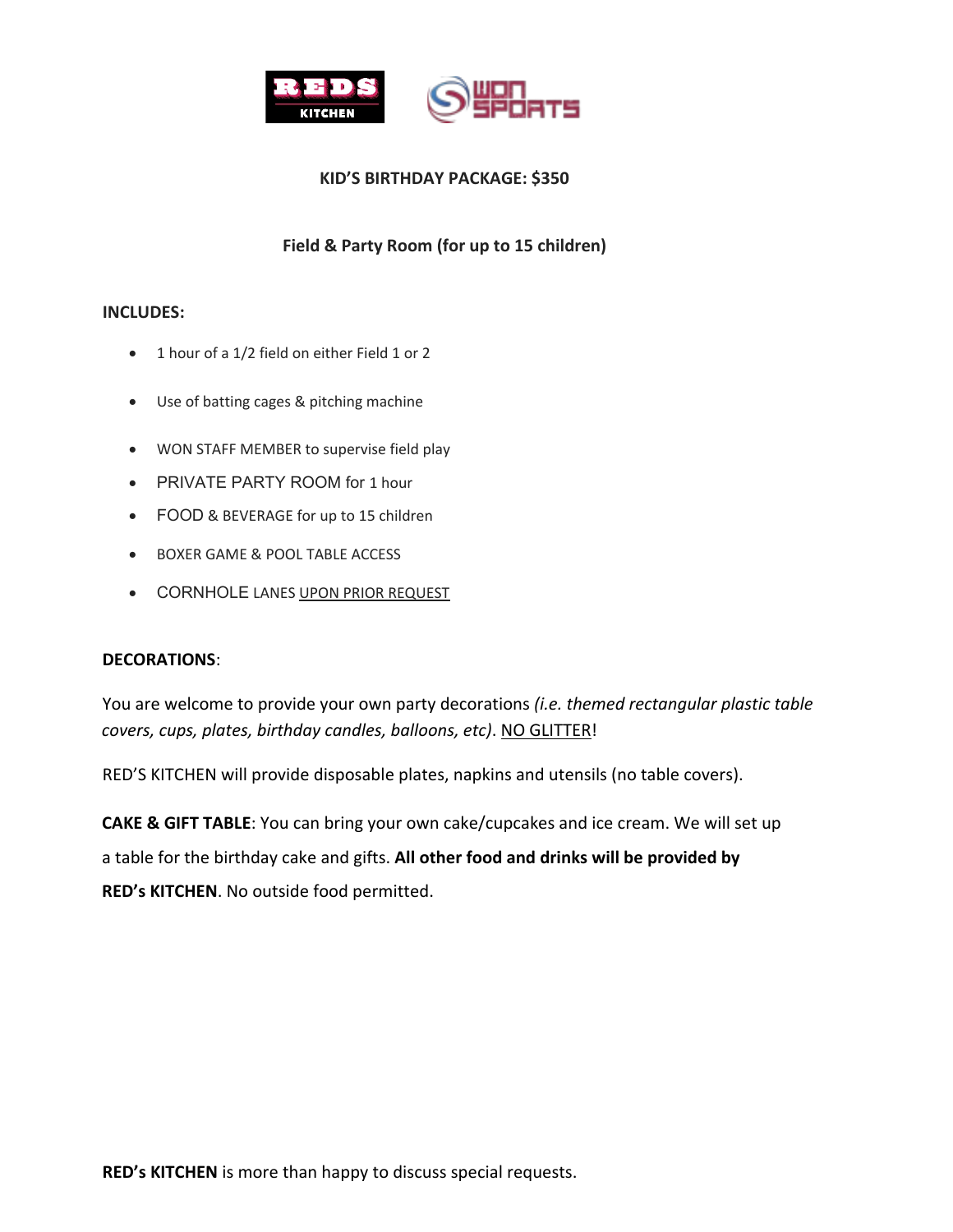Please contact MAX by cell phone at (401) 212-6933 (TEXTS WELCOME) OR Email: contactus@redsri.com

- **FINAL GUEST COUNT** must be confirmed 5 business days prior to the event date. REDS KITCHEN will provide a contract with confirmation on the food as well as estimated final cost.
- **FULL BAR AVAILABLE** (cash or credit cards accepted)
- **ADDITIONAL MENU OPTIONS** available upon request.
- **PAYMENTS & DEPOSIT:**
	- **\$150 DEPOSIT PAID TO WON SPORTS:** is required to reserve any date/time. No event space is considered booked until deposit is received.
	- **REMAINING \$150 BALANCE** will be due at the end of the event (payable to RED's by cash, check or credit card). Any additional food and beverage purchases will be added to your final bill.
	- **Checks** *can be made out to Red's and dropped off or mailed to "Red's Kitchen 1314 Fall River Ave, Seekonk MA 02771".*
	- **Credit Card Payments** *are processed through Square POS emailed to you upon request.*
- *●* **CANCELLATION POLICY:** If the party is cancelled 30 days prior to the event date, you will receive a full refund of your deposit. After 30 days, the deposit is non-refundable.
- **ADD-ONs DURING EVENT:** must be paid as you go OR paid in full at the end of the event.

**STAFF GRATUITY**: 18% added to final bill.

**TAXES:** MA Sales Tax (6.25%) + Seekonk Tax (0.75%) applied to final bill (7% TOTAL)

**BAR TENDER:** \$50 / 2 HOURS. NOT APPLICABLE during OPEN hours, check RED'S KITCHEN business hours at redsri.com

# **Add-Ons**: